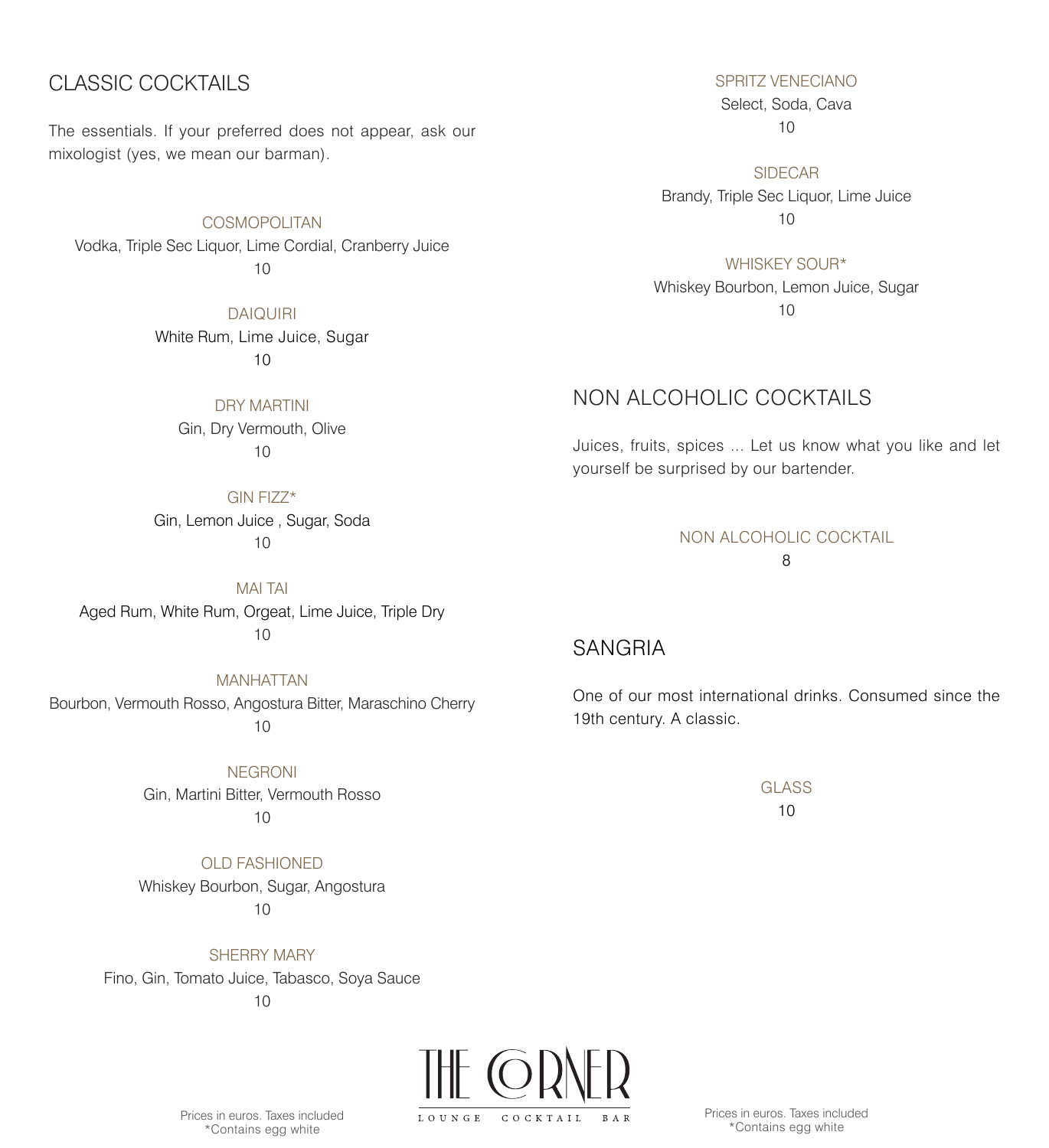### GIN & TONICS

What more can we say about this drink that has became the "it" cocktail? Nothing, that's why we are going to directly mention the gins we have so you can make your preferred combination. And if you need help, ask our barman without remorse.

#### GINS

Beefeater London Dry. United Kingdom. Delicate scent. 12

Bombay Sapphire London Dry. Balanced destillation with the inclusion of 10 botanics. 12

Brockman's London Dry. United Kingdom. Forest fruits aromas. Sweet but full of nuances. 14

Bulldog London Dry. Tasting notes of hazelnut, juniper and citrus. 12

**Citadelle** London Dry. Soft but powerful. Spring water, triple distillation and 19 spices. 12

> Fifty Pounds London Dry. Soft and balanced, a classic one. 12

Gin Mare London Dry. Arbequina olive, basil, thyme and rosemary.

12



Grape Gin. Smooth with grassy and floral hints.

14

Hendrick's

Scottish Dry Gin. Rose petals and cucumber infusion mixed with juniper, citrus peel and coriander.

12

Jinzu

United Kingdom. 15

Larios 12 London Dry. Made with sake and botanicals, like cherry blossom, juniper and yuzu.

12

London Dry nº1 London Dry. Traditional distilled. 12 botanicals. 12

Martin's Miller London Dry. Pure water from Iceland. Citrus peel, coriander, cinnamon and angelica.

12

Monkey 47 Dry Gin. 47 botanics, prominent cranberries and other fruits from the black forest. Aged in clay tanks.

14

Nº3 of London Dry London Dry Gin. Traditional recipe. Juniper, sweet orange peel and cardamom seeds.

14

Rives Spain. Tridistilled.  $1<sub>0</sub>$ 



Prices in euros. Taxes included

Prices in euros. Taxes included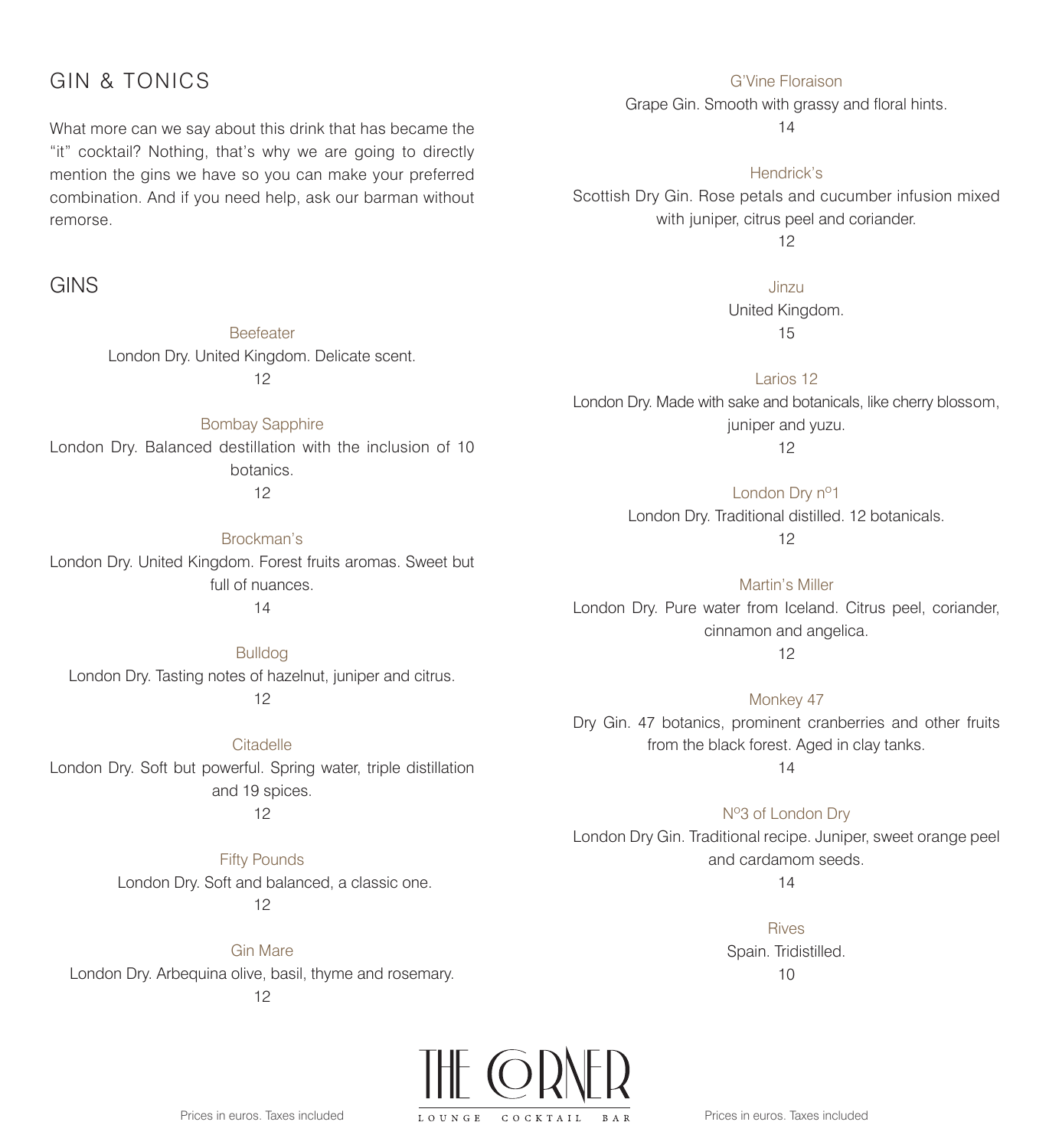#### Seagram's Extra Dry

#### American Dry. Traditional Botanics.

10

**Tanqueray** London Dry. Classical. Unique quadruple distillation. 10

Tanqueray Flor de Sevilla Made with oranges from Seville, orange blossom and botanicals. Citrus and fruity flavor.

10

Tanqueray Rangpur London Dry Gin. Distilled with Rangpur limes. 12

Tanqueray Ten London Dry. Four times distilled adding citrus botanicals and camomile flower.

12

#### VODKAS

We recommend to drink straight with cold ice, but if you don't dare to, what about a vodka-tonic?

> Absolut Sweden. Water and winter wheat based. 10

Belvedere Poland. Slight Vanilla Bouquet, light sweetness and creamy sensation, with a fresh and clean finish.

14

Cîroc France. Grape based. 14

> Elit by Stoli Russia. 11

Grey Goose France. Initially soft with a gentle sweetness, smooth and rounded texture with a hint of almond.

14

Ketel One Holland. Slightly spicy and cereal sweetness. Citric finish.

12

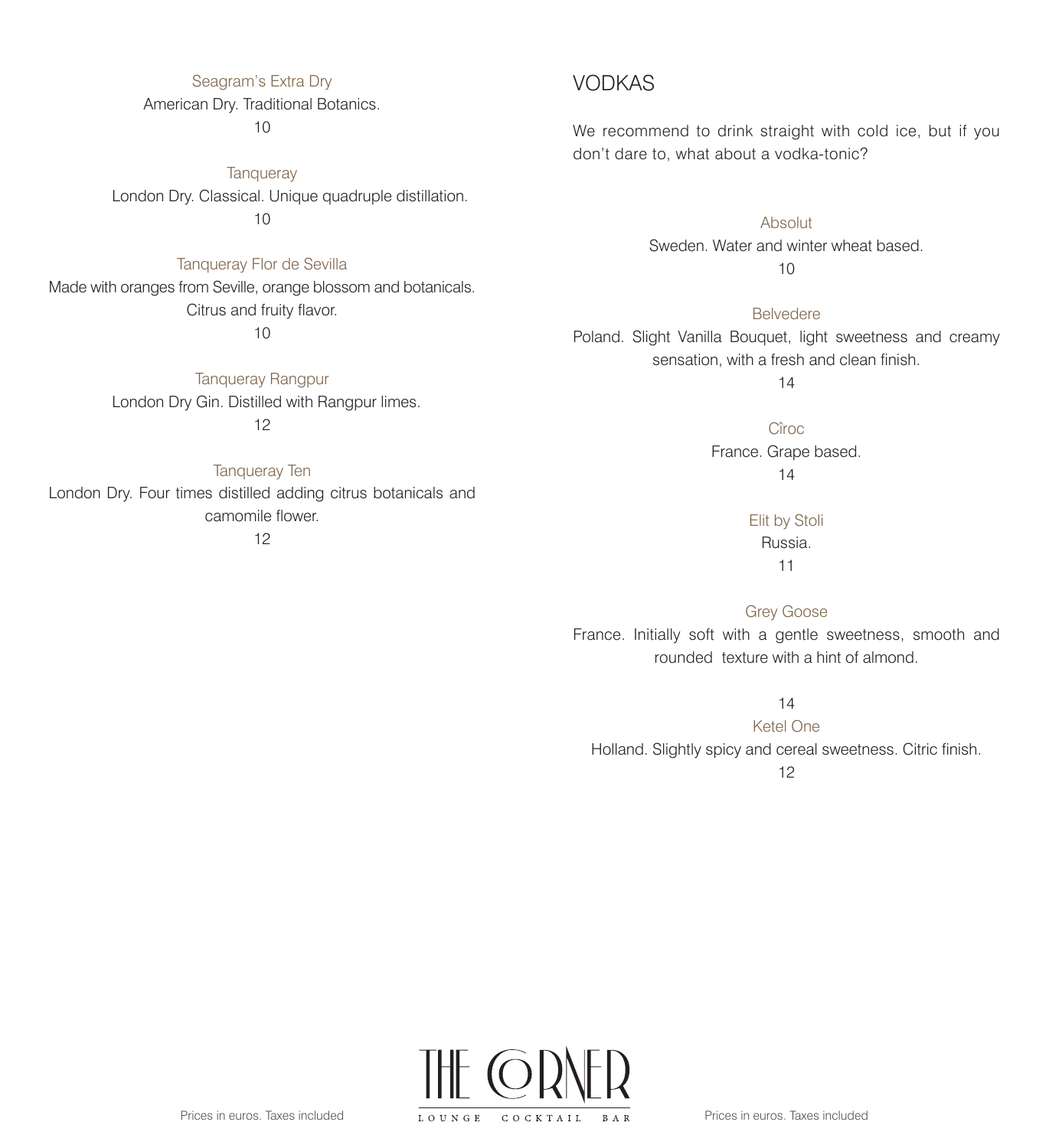### WHISKIES & BOURBONS

Beyond a craze, we all know whisky is a matter of heart. We recommend it alone, pure old-style.

> Ballantine's Blended. Scotland. 10

> Bulleit Bourbon American Bourbon.

14

Chivas Regal 12 Blended. Sweet ripen apples, vanilla hints, hazelnuts and caramel syrup. 12

Cutty Sark Blended. Scotland. 10

Dewar's White Label Blended. Scotland. 10

Glenffidich 12 Single Malt. Sharp but with fruity and soft wooden notes. 14

> J&B Justerini & Brooks. Blended. Scotland. 10

Jack Daniel's Tenesse. Soft smoky sweetness with a hint of liquorice.

12

Jameson Blended. Ireland. 10



Johnnie Walker Black Label Blended. Scotland. 12

Johnnie Walker Red Label Blended. Scotland. 10

Lagavulin 16 Single Malt. Dry but sweet, sea and wood notes. 18

Macallan Amber Single Malt. The nose is sweet and citrus. Notes of vanilla with fresh cut grain. Raisins, cinnamon and toffee. Slightly dry. 18

Nikka From the Barrel Single Malt. Japan. 26

Sazerac Rye American Bourbon. 20

Talisker Storm Single Malt. Scotland. 15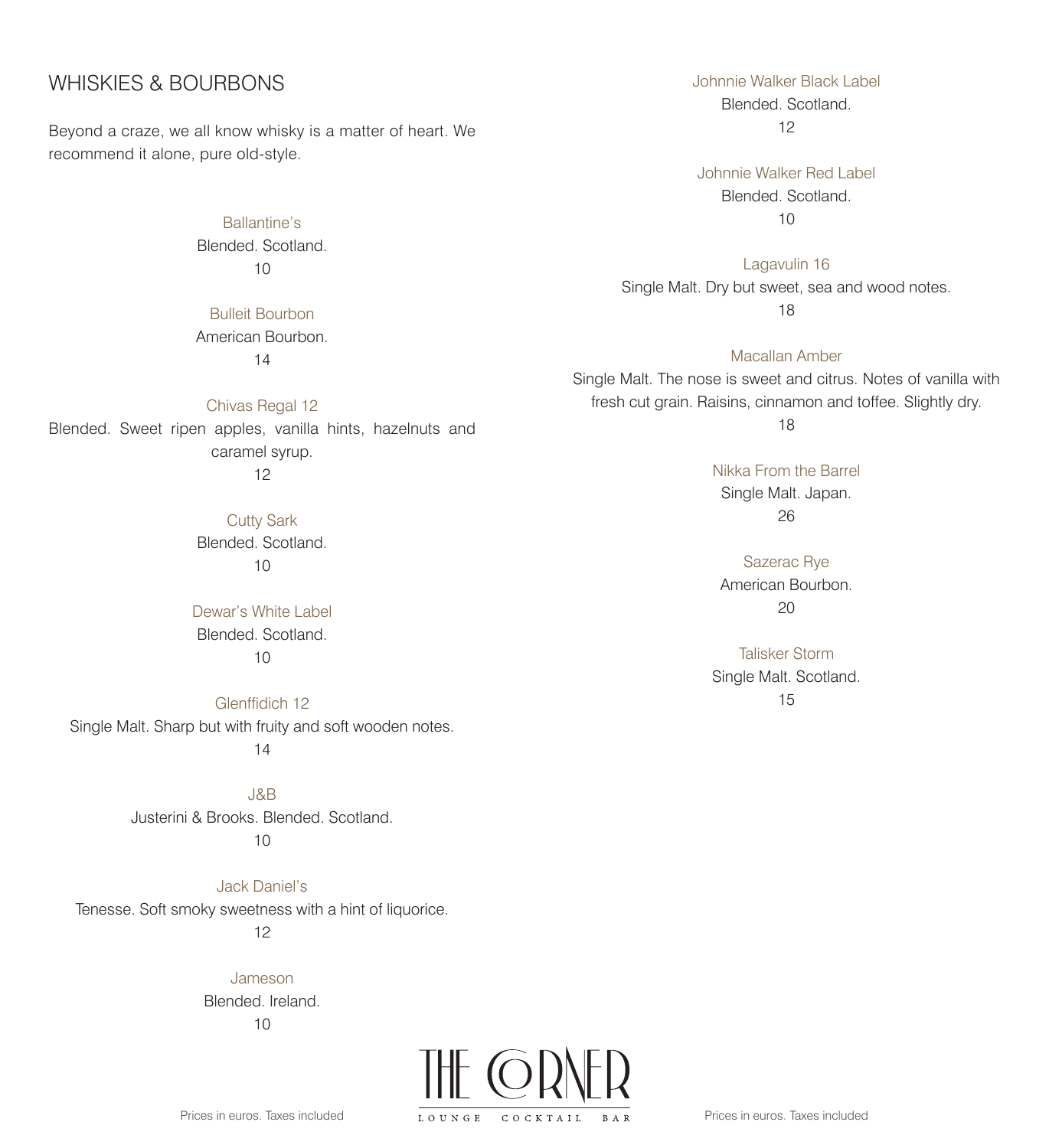#### RUM

For a strange reason every time we hear the word rum, it reminds us of Long John Silver. How bizarre.

Bacardi Carta Blanca Vanilla and almond notes, intensified by oak barrels. 11

Bacardi 8 Notes of vanilla, raisins and nutmeg, aged for a minimum of 8 years.

> 14 Barceló Añejo Dominican rum. 10

Botran 18 Guatemalan rum. 15

Brugal Añejo Dominican rum. 10

Cacique Añejo Venezuelan rum. 10

Captain Morgan Spiced Jamaican rum.

10

Diplomático Reserva

Venezuelan rum with orange peel aroma, brown sugar and cinnamon. It combines notes of aged oak and syrup.

14

Prices in euros. Taxes included



Havana Club 7 Hot cocoa flavour, vanilla, treacle, chestnut and caramelized tropical fruits bouquet.

12

Santa Teresa 1796 Honeyed and complex flavour. 14

Zacapa 23 Rich and full-bodied with spicy chocolate and pleasing tannic bite. 16

Zacapa XO A great aged rum. A balanced range of flavours and bouquets. 30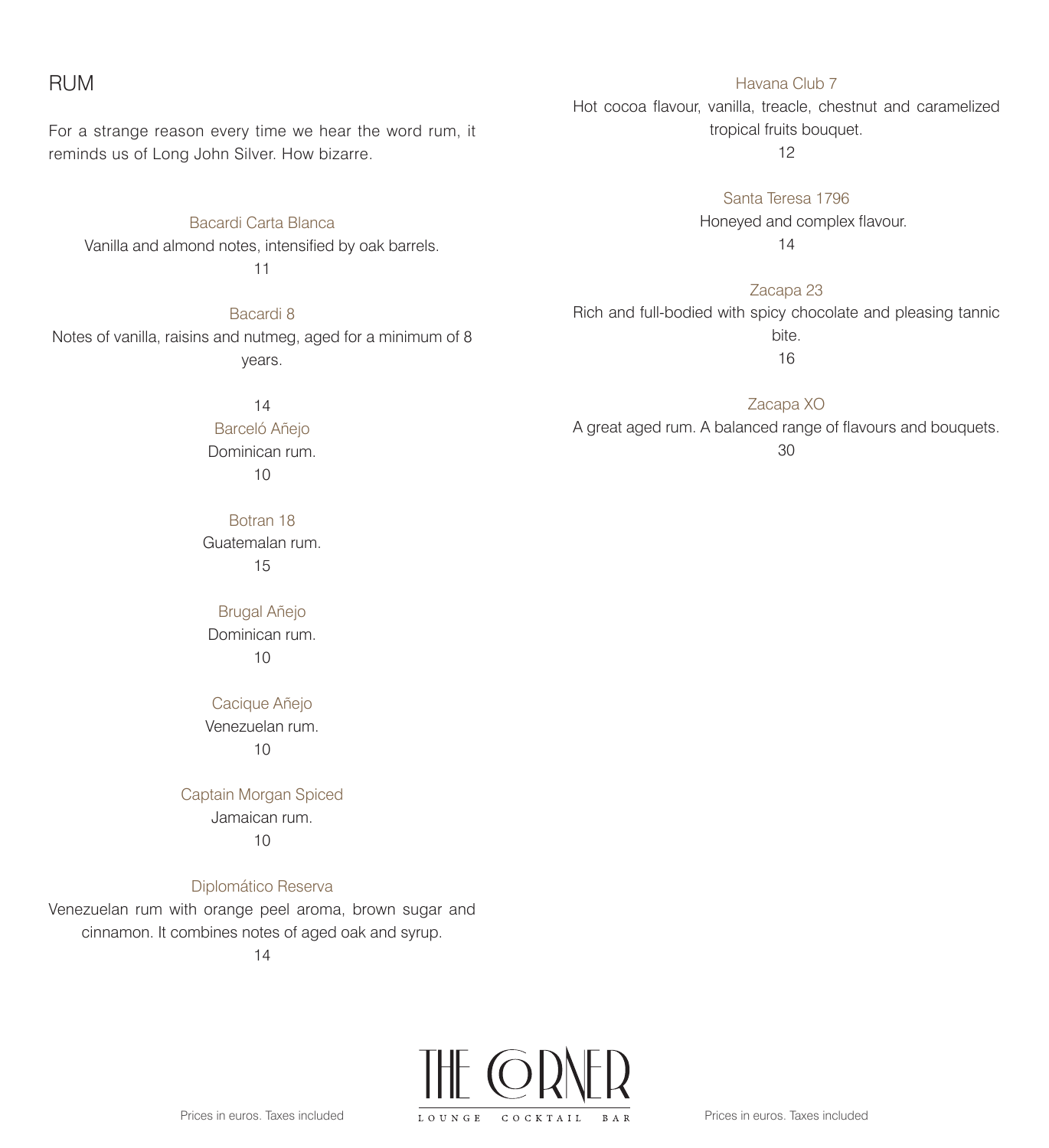### TEQUILA & MEZCAL

With salt, lime or much better on the rocks.

Tequila 8 Artisanal tequila with a clean and intense flavor. 15

Don Julio Blanco Soft, spicy pepper flavor. Fresh and clean finish. 15

Don Julio Reposado Soft and elegant, with hints of dark chocolate, vanilla and cinnamon. 16

> Herradura Añejo Nut flavor, with a soft and creamy finish. 15

Mezcal Alipús San Baltazar Sweet fruit flavor with coconut and delicate species notes. 15

# ARMAGNAC & COGNAC

Dartigalongue Reserva 1990 France. Bas Armagnac. 20

> Courvousier Napoleón France. Cognac. 20

> > Hennessy X.O. France. Cognac. 28

# BRANDY

Cardenal Mendoza 18 Gran Duque de Alba 18 Larios Gran Reserva 1866 18 Luis Felipe Gran Reserva 18 Lepanto 13 Torres 15 13

# LIQUEURS & SPIRITS

Amaro Montenegro Italy. 8 **Baileys** Ireland. Whiskey cream. 7 Campari Italy. Aperitif. 8 Green Chartreuse France. 8 Yellow Chartreuse France. 8 **Cointreau** France. Orange liquor. 7